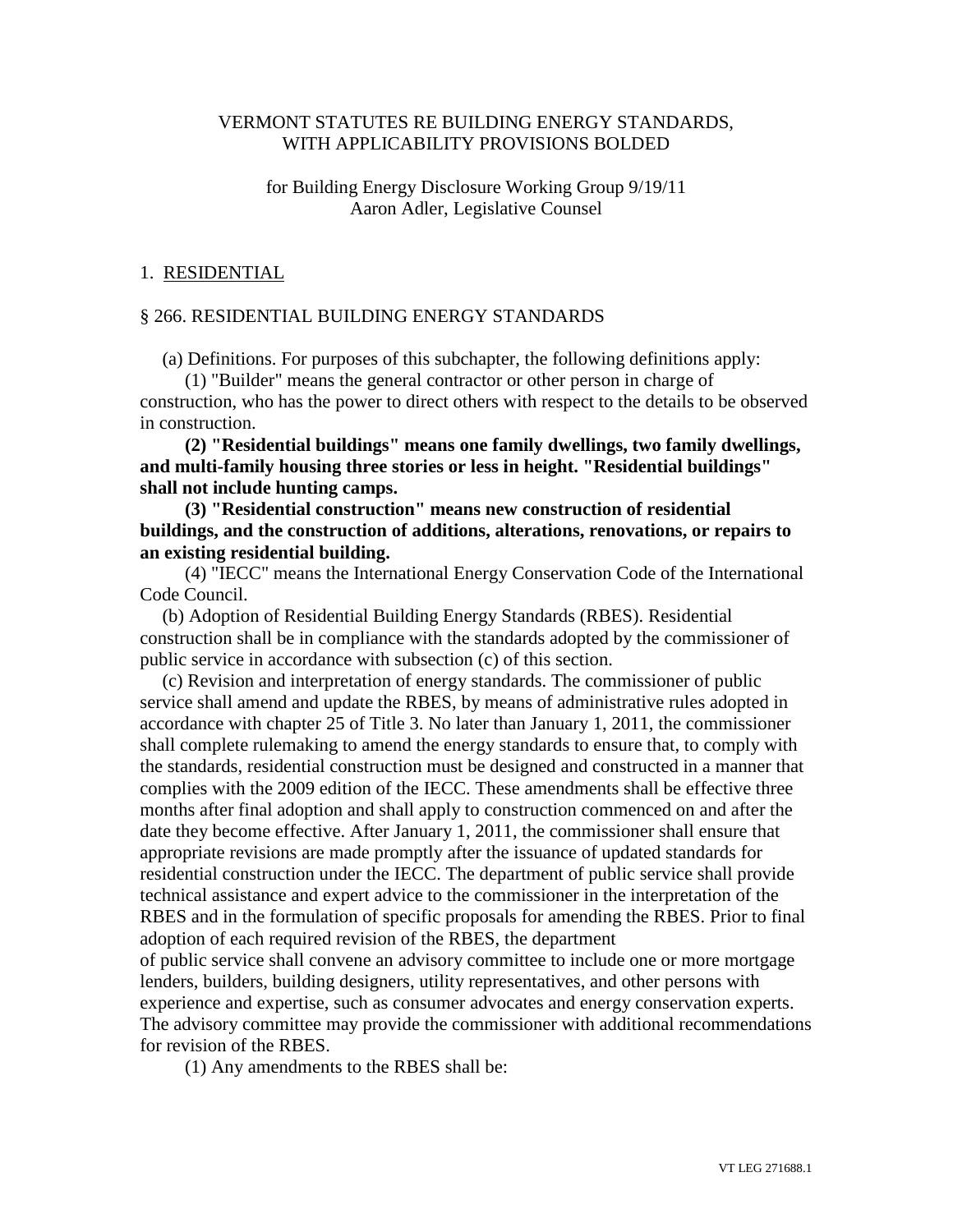(A) Consistent with duly adopted state energy policy, as specified in 30 V.S.A. § 202a, and consistent with duly adopted state housing policy.

(B) Evaluated relative to their technical applicability and reliability.

(C) Cost-effective and affordable from the consumer's perspective.

(2) Except for the amendments required by this subsection to be adopted by January 1, 2011, each time the RBES are amended by the commissioner, the amended RBES shall become effective upon a date specified in the adopted rule, a date that shall not be less than three months after the date of adoption. Except for the amendments required by this subsection to be adopted by January 1, 2011, persons commencing residential construction before the effective date of the amended RBES shall have the option of complying with the applicable provisions of the earlier or the amended RBES. After the effective date of the original or the amended RBES, any person commencing residential construction shall comply with the most recent version of the RBES.

(3) In the first cycle of revision of the RBES, the commissioner shall establish standards for ventilation and shall consider revisions including:

(A) A requirement for sealed combustion, induced or forced draft combustion equipment when exhaust-only ventilation systems are installed.

(B) A requirement for adequate replacement air ducted directly to the combustion area of wood and pellet stoves and fireplaces.

(4)(A) As the Model Energy Code is primarily a performance-based code, the department of public service shall develop and disseminate criteria that builders may use in lieu of any computer software, calculations and trade-off worksheets, or systems analysis to comply with the code. An example package which complies with the code shall be included in the rules and updated as appropriate.

(B) To provide for flexibility, additional packages which are equivalent to the example package under chapter 9 of the Model Energy Code and which satisfy the performance approach shall be developed by July 1, 1997 and disseminated by the department of public service. Each time the RBES are amended by the commissioner, the department of public service shall develop modified compliance packages which will become available to the public by the date that the amendment becomes effective.

(5) A home energy rating conducted at the time of construction by a Vermontaccredited home energy rating organization shall be an acceptable means of demonstrating compliance if the rating indicates energy performance equivalent to the RBES.

(6) The advisory committee convened under this subsection, in preparing for the RBES update required on or about January 1, 1999, shall advise the commissioner of public service with respect to the coordination of the RBES amendments with existing and proposed demand side management programs offered in the state.

(d) Role of RBES in Act 250. Substantial and reliable evidence of compliance with RBES established and updated as required under this section shall serve as a presumption of compliance with 10 V.S.A. § 6086(a)(9)(F), except no presumption shall be created insofar as compliance with subdivision (a)(9)(F) involves the role of electric resistance space heating. In attempting to rebut a presumption of compliance created under this subsection, a challenge may only focus on the question of whether or not there will be compliance with the RBES established and updated as required under this subsection. A presumption under this subsection may not be overcome by evidence that the RBES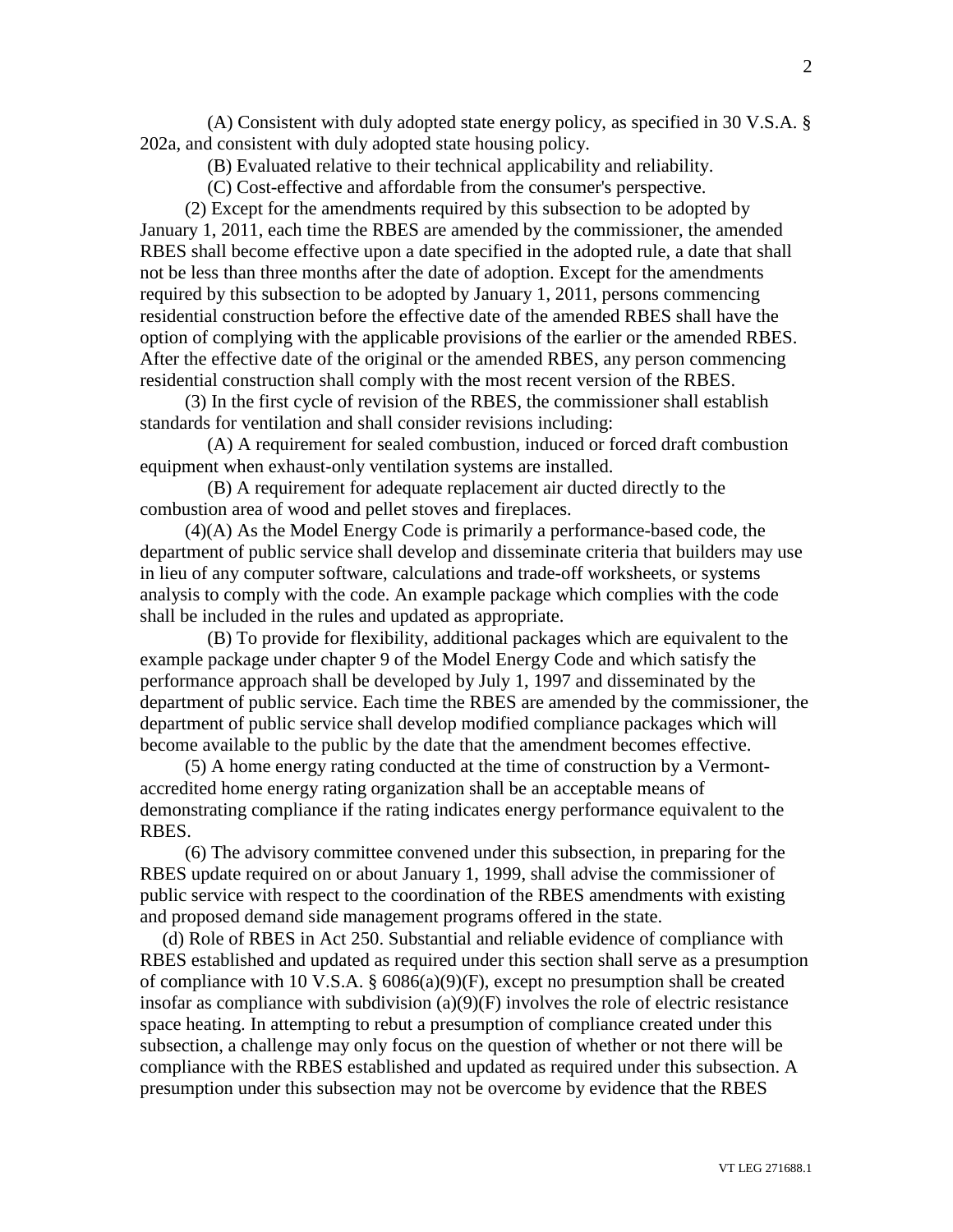adopted and updated as required under this section fail to comply with 10 V.S.A. § 6086(a)(9)(F).

(e) A certification may be issued by a builder, a licensed professional engineer, a licensed architect or an accredited home energy rating organization. If certification is not issued by a licensed professional engineer, a licensed architect or an accredited home energy rating organization, it shall be issued by the builder. Any certification shall certify that residential construction meets the RBES. The department of public service will develop and make available to the public a certificate that lists key features of the RBES. Any person certifying shall use this certificate or one substantially like it to certify compliance with RBES. Certification shall be issued by completing and signing a certificate and permanently affixing it to the outside of the heating or cooling equipment, to the electrical service panel located inside the building, or in a visible location in the vicinity of one of these three areas. The certificate shall certify that the residential building has been constructed in compliance with the requirements of the RBES. The person certifying under this subsection shall provide a copy of each certificate to the department of public service and shall assure that a certificate is recorded and indexed in the town land records. A builder may contract with a licensed professional engineer, a licensed architect or an accredited home energy rating organization to issue certification and to indemnify the builder from any liability to the owner of the residential construction caused by noncompliance with the RBES.

(f) Action for damages.

(1) Except as otherwise provided in this subsection, a person aggrieved by noncompliance with this section may bring a civil action against a person who has the obligation of certifying compliance under subsection (e) of this section. This action may seek injunctive relief, damages, court costs, and attorney's fees. As used in this subdivision, "damages" means:

(A) costs incidental to increased energy consumption; and

(B) labor, materials, and other expenses associated with bringing the structure into compliance with RBES in effect on the date construction was commenced.

(2) A person's failure to affix the certification as required by this section shall not be an affirmative defense in such an action against the person.

(3) The rights and remedies created by this section shall not be construed to limit any rights and remedies otherwise provided by law.

**(g) Applicability and exemptions. The construction of a residential addition to a building shall not create a requirement that the entire building comply with this subchapter. The following residential construction shall not be subject to the requirements of this subchapter:**

**(1) Buildings or additions whose peak energy use design rate for all purposes is less than 3.4 BTUs per hour, per square foot, or less than one watt per square foot of floor area.**

**(2) Homes subject to Title VI of the National Manufactured Housing Construction and Safety Standards Act of 1974 (42 U.S.C. §§ 5401-5426).**

**(3) Buildings or additions that are neither heated nor cooled.**

**(4) Residential construction by an owner, if all of the following apply:**

**(A) The owner of the residential construction is the builder, as defined under this section.**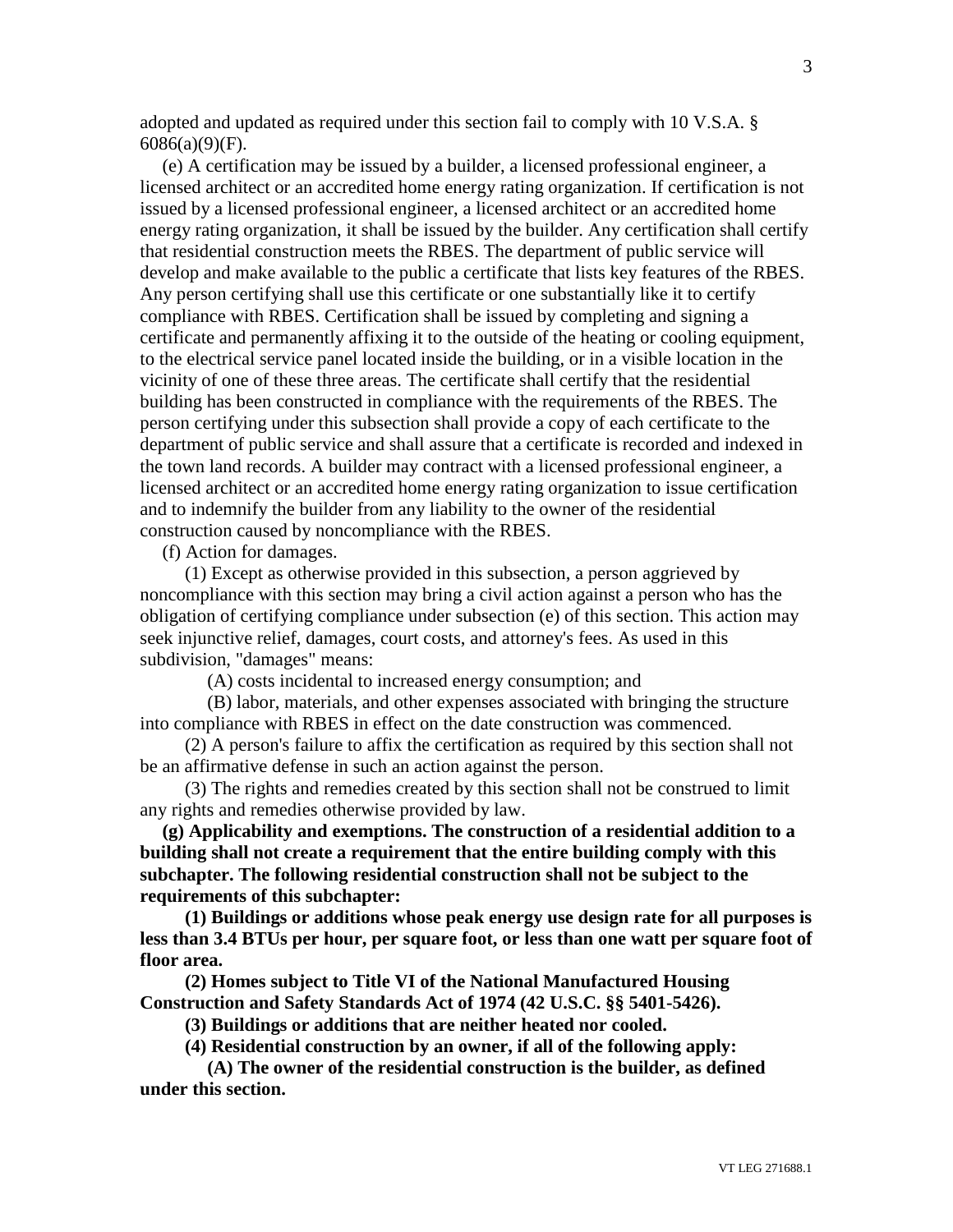**(B) The residential construction is used as a dwelling by the owner.**

**(C) The owner in fact directs the details of construction with regard to the installation of materials not in compliance with RBES.**

**(D) The owner discloses in writing to a prospective buyer, before entering into a binding purchase and sales agreement, with respect to the nature and extent of any noncompliance with RBES. Any statement or certificate given to a prospective buyer shall itemize how the home does not comply with RBES, and shall itemize which measures do not meet the RBES standards in effect at the time construction commenced. Any certificate given under this subsection shall be recorded in the land records where the property is located, and sent to the department of public service, within 30 days following sale of the property by the owner.**

(h) Title validity not affected. A defect in marketable title shall not be created by a failure to issue certification or a certificate, as required under subsection (e) or subdivision  $(g)(4)$  of this section, or by a failure under that subsection to: affix a certificate; to provide a copy of a certificate to the department of public service; or to record and index a certificate in the town records.

#### 2. COMMERCIAL

#### § 268. COMMERCIAL BUILDING ENERGY STANDARDS

(a) Definitions. **For purposes of this subchapter, "commercial buildings" means all buildings that are not residential buildings as defined in subdivision 266(a)(2) of this title or farm structures as defined in 24 V.S.A. § 4413.**

**(1) The following commercial buildings, or portions of those buildings, separated from the remainder of the building by thermal envelope assemblies complying with this section shall be exempt from the building thermal envelope provisions of the standards:**

**(A) Those that do not contain conditioned space.**

**(B) Those with a peak design rate of energy usage less than an amount specified in the commercial building energy standards (CBES) adopted under subsection (b) of this section.**

**(2) These standards shall not apply to equipment or portions of building energy systems that use energy primarily to provide for industrial or manufacturing processes.**

(b) Adoption of commercial building energy standards. Commercial building construction with respect to which any local building permit application or application for construction plan approval by the commissioner of public safety pursuant to 20 V.S.A. chapter 173 has been submitted on or after January 1, 2007 shall be designed and constructed in substantial compliance with the standards contained in the 2005 Vermont Guidelines for Energy Efficient Commercial Construction, as those standards may be amended by administrative rule adopted by the commissioner of public service.

(c) Revision and interpretation of energy standards. No later than January 1, 2011, the commissioner shall complete rulemaking to amend the commercial building energy standards to ensure that commercial building construction must be designed and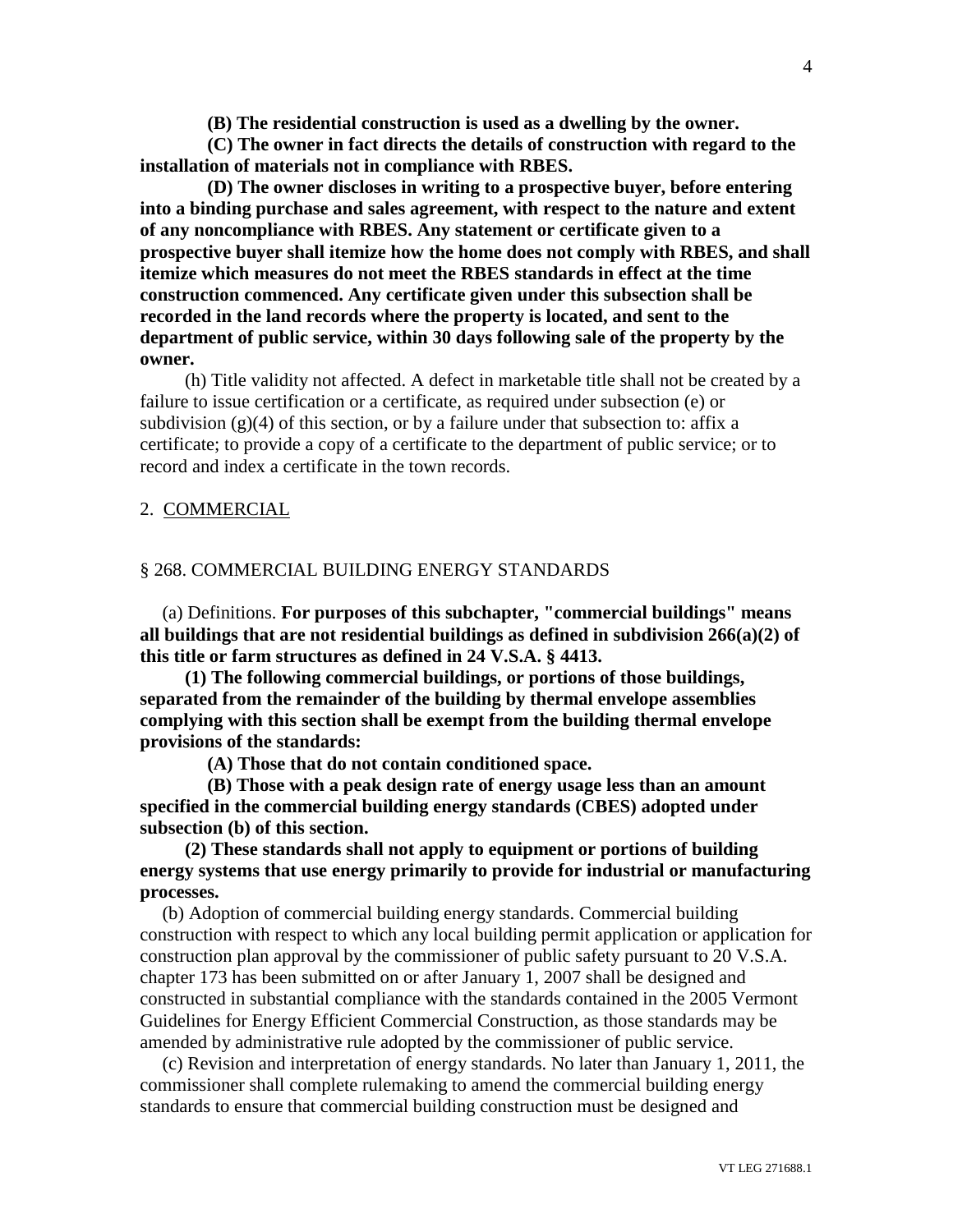constructed in a manner that complies with ANSI/ASHRAE/IESNA standard 90.1-2007 or the 2009 edition of the IECC, whichever provides the greatest level of energy savings. These amendments shall be effective three months after final adoption and shall apply to construction commenced on and after the date they become effective. At least every three years after January 1, 2011, the commissioner of public service shall amend and update the CBES by means of administrative rules adopted in accordance with 3 V.S.A. chapter 25. The commissioner shall ensure that appropriate revisions are made promptly after the issuance of updated standards for commercial construction under the IECC or ASHRAE/ANSI/IESNA standard 90.1, whichever provides the greatest level of energy savings. Prior to final adoption of each required revision of the CBES, the department of public service shall convene an advisory committee to include one or more mortgage lenders; builders; building designers; architects; civil, mechanical, and electrical engineers; utility representatives; and other persons with experience and expertise, such as consumer advocates and energy conservation experts. The advisory committee may provide the commissioner of public service with additional recommendations for revision of the CBES.

(1) Any amendments to the CBES shall be:

(A) Consistent with duly adopted state energy policy, as specified in 30 V.S.A. § 202a.

(B) Evaluated relative to their technical applicability and reliability.

(2) Except for the amendments required by this subsection to be adopted by January 1, 2011, each time the CBES are amended by the commissioner of public service, the amended CBES shall become effective upon a date specified in the adopted rule, a date that shall not be less than three months after the date of adoption. Except for the amendments required by this subsection to be adopted by January 1, 2011, persons submitting an application for any local permit authorizing commercial construction, or an application for construction plan approval by the commissioner of public safety pursuant to 20 V.S.A. chapter 173, before the effective date of the amended CBES shall have the option of complying with the applicable provisions of the earlier or the amended CBES. After the effective date of the original or the amended CBES, any person submitting such an application for commercial construction in an area subject to the CBES shall comply with the most recent version of the CBES.

(3) The advisory committee convened under this subsection, in preparing for the CBES updates, shall advise the department of public service with respect to the coordination of the CBES amendments with existing and proposed demand-side management programs offered in the state.

(4) The commissioner of public service is authorized to adopt rules interpreting and implementing the CBES.

(5) The commissioner of public service may grant written variances or exemptions from the CBES or rules adopted under this section where strict compliance would entail practical difficulty or unnecessary hardship, or is otherwise found unwarranted, provided that:

(A) Any such variance or exemption shall be consistent with state energy policy, as specified in 30 V.S.A. § 202a.

(B) Any petitioner for such a variance or exemption can demonstrate that the methods, means, or practices proposed to be taken in lieu of compliance with the rule or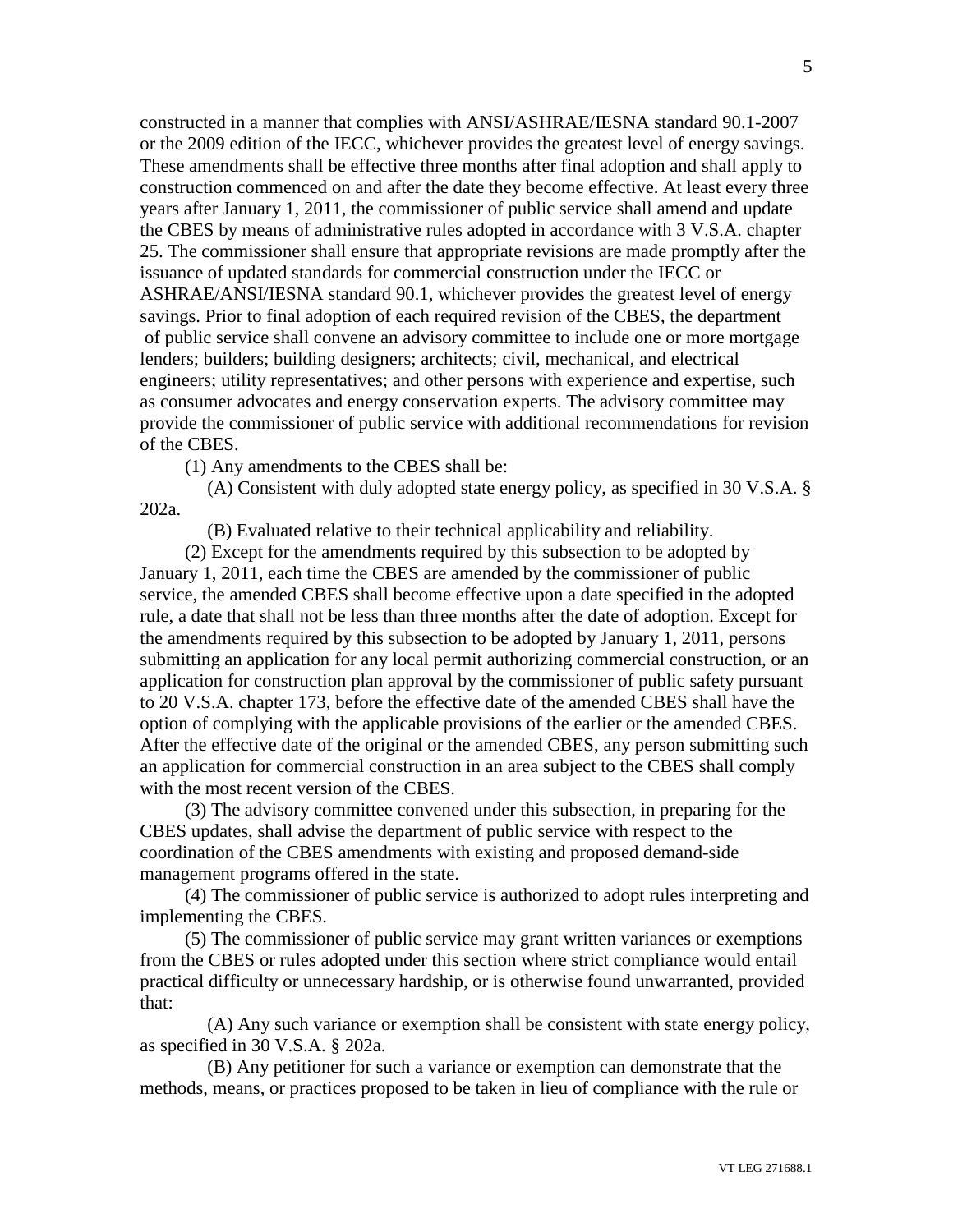rules provide, in the opinion of the commissioner, equal energy efficiency to that attained by compliance with the rule or rules.

(C) A copy of any such variance or exemption shall be recorded by the petitioner in the land records of the city or town in which the building is located.

(D) A record of each variance or exemption shall be maintained by the commissioner, together with the certifications received by the commissioner.

(d) Certification requirement.

(1) The design of commercial buildings shall be certified by the primary designer as compliant with CBES in accordance with this subsection, except as compliance is excused by a variance or exemption issued under subdivision  $(c)(5)$  of this section. If applicable law requires that the primary designer be a licensed professional engineer, licensed architect, or other licensed professional, a member of a pertinent licensed profession shall issue this certification. If one or more licensed professional engineers or licensed architects is involved in the design of the project, one of these licensees shall issue this certificate. If a licensed professional engineer or a licensed architect is not involved in designing the project, certification shall be issued by the builder. Any certification shall be accompanied by an affidavit and shall certify that the designer acted in accordance with the designer's professional duty of care in designing the building, and that the commercial building was designed in substantial compliance with the requirements of the CBES. The department of public service will develop and make available to the public a certificate that lists key requirements of the CBES, sets forth certifying language in accordance with this subdivision, and requires disclosure of persons relied upon by the primary designer who have contracted to indemnify the primary designer for damages arising out of that reliance. Any person certifying under this subdivision shall use this certificate or one substantially like it to satisfy these certification obligations. Certification shall be issued by completing and signing a certificate and permanently affixing it to the outside of the heating or cooling equipment, to the electrical service panel located inside the building, or in a visible location in the vicinity of one of these three areas. In certifying under this subsection, the certifying person may reasonably rely on one or more supporting affidavits received from other persons that contributed to the design affirming that the portions of the design produced by them were properly certifiable under this subsection. The certifying person may contract for indemnification from those on which the person relies pursuant to this subdivision (1) against damages arising out of that reliance. This indemnification shall not limit any rights of action of an aggrieved party.

(2) The construction of a commercial building shall be certified as compliant with CBES in accordance with this subsection, except as compliance is excused by a variance or exemption issued under subdivision  $(c)(5)$  of this section. This certification shall be issued by the general contractor, construction manager, or other party having primary responsibility for coordinating the construction of the subject building, or in the absence of such a person, by the owner of the building. Any certification shall be accompanied by an affidavit and shall certify that the subject commercial building was constructed in accordance with the ordinary standard of care applicable to the participating construction trades, and that the subject commercial building was constructed substantially in accordance with the construction documents including the plans and specifications certified under subdivision (1) of this subsection for that building. The department of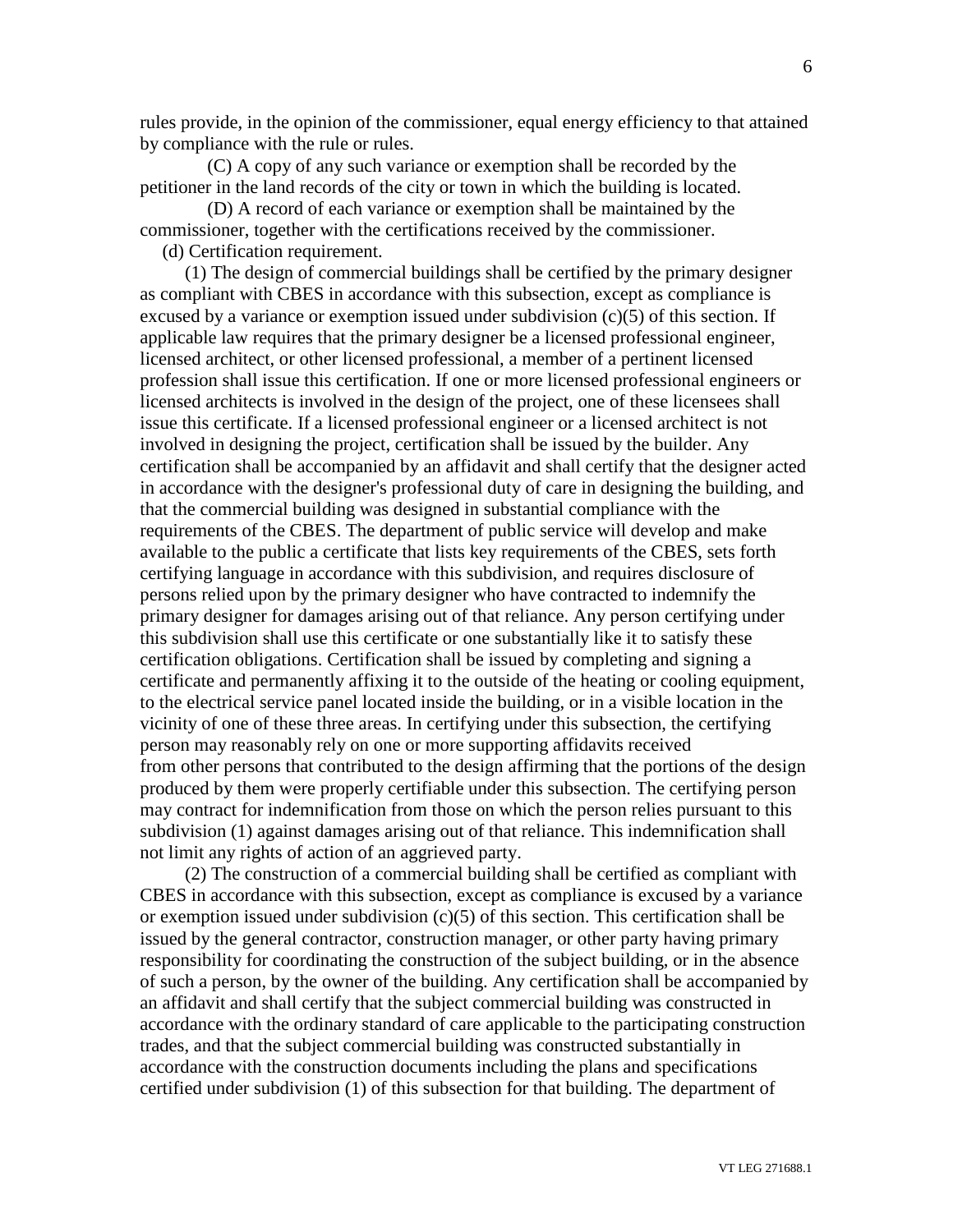public service will develop and make available to the public a certificate that sets forth certifying language in accordance with this subdivision, and that requires disclosure of persons who have been relied upon by the person with primary responsibility for coordinating the construction of the building and who have contracted to indemnify that person for damages arising out of that reliance. The person certifying under this subdivision shall use that certificate or one substantially like it to satisfy these certification obligations. Certification shall be issued by completing and signing a certificate and permanently affixing it to the outside of the heating or cooling equipment, to the electrical service panel located inside the building, or in a visible location in the vicinity of one of these three areas. In certifying under this subdivision, the certifying person may reasonably rely on one or more supporting affidavits received from subcontractors or others engaged in the construction of the subject commercial building affirming that the portions of the building constructed by them were properly certifiable under this subdivision. The certifying person may contract for indemnification from those on which the person relies pursuant to this subdivision (2) against damages arising out of that reliance. This indemnification shall not limit any rights of action of an aggrieved party.

(3) Any person certifying under this subsection shall provide a copy of the person's certificate and any accompanying affidavit to the department of public service.

(4) A certificate issued pursuant to subdivision (1) of this subsection and a certificate issued pursuant to subdivision (2) of this subsection shall be conditions precedent to issuance by the commissioner of public safety (or a municipal official acting under 20 V.S.A. § 2736) of any final occupancy permit required by the rules of the commissioner of public safety for use or occupancy of a commercial building that is also a public building as defined in 20 V.S.A. § 2730(a).

(e) Private right of action for damages against a certifier.

(1) Except as otherwise provided in this subsection, a person aggrieved by another person's breach of that other person's representations contained in a certification or supporting affidavit issued or received as provided under subsection (d) of this section, within 10 years after the earlier of completion of construction or occupancy of the affected commercial building or portion of that building, may bring a civil action in superior court against a person who has an obligation of certifying compliance under subsection (d) of this section alleging breach of the representations contained in that person's certification. This action may seek injunctive relief, damages arising from the aggrieved party's reliance on the accuracy of those representations, court costs, and reasonable attorneys' fees in an amount to be determined by the court. As used in this subdivision, "damages" includes costs incidental to increased energy consumption.

(2) A person's failure to affix the certification as required by this section shall not be an affirmative defense in such an action against the person.

(3) The rights and remedies created by this section shall not be construed to limit any rights and remedies otherwise provided by law.

(4) The right of action established in this subsection may not be waived by contract or other agreement.

(5) It shall be a defense to an action under this subsection that either at the time of completion or at any time thereafter, the commercial building or portion of building covered by a certificate under subsection (d) of this section, as actually constructed, met